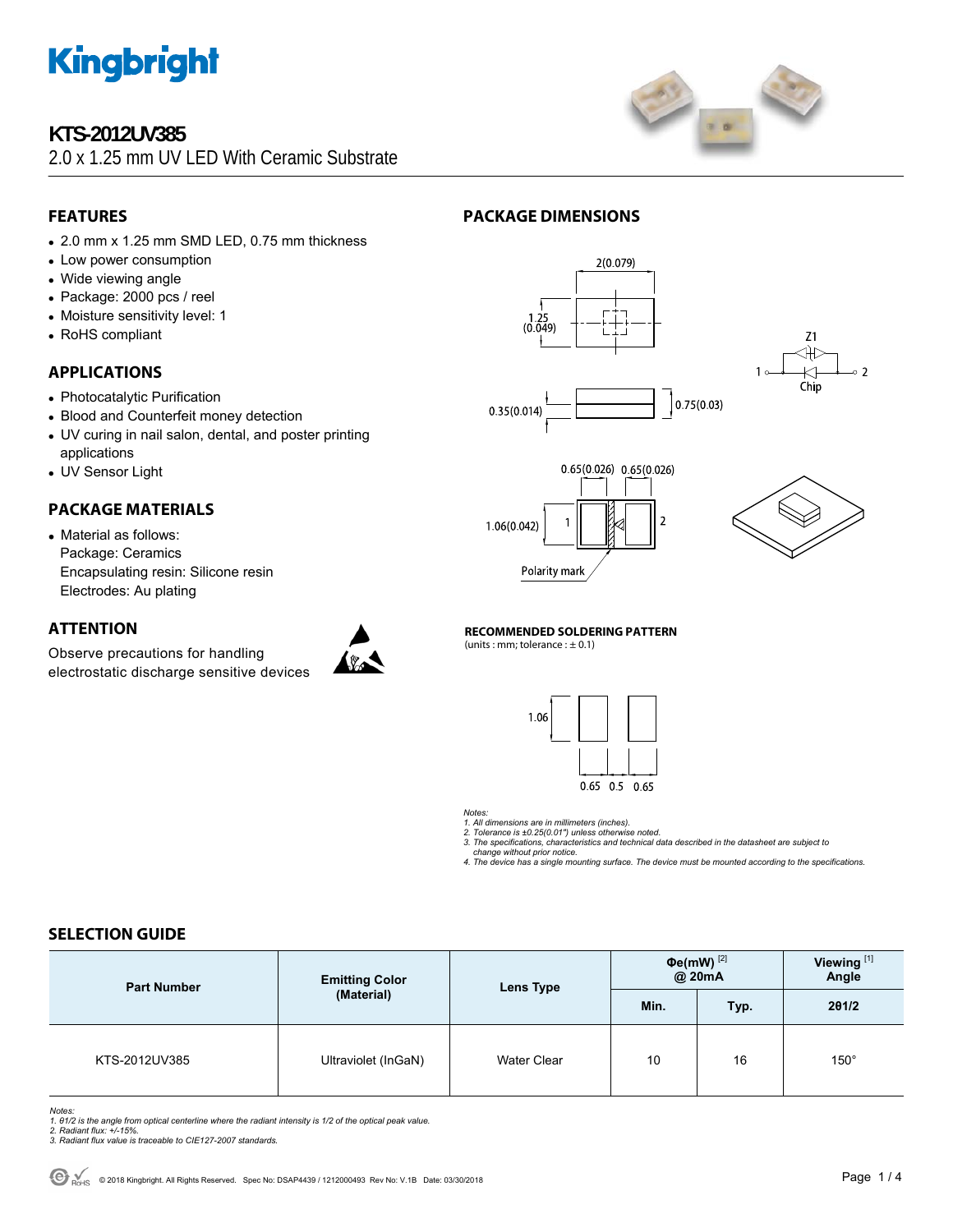# **Kingbright**

### **ELECTRICAL / OPTICAL CHARACTERISTICS at T<sub>A</sub>=25°C**

| <b>Parameter</b>                                                           | Symbol               | Value  | Unit    |  |
|----------------------------------------------------------------------------|----------------------|--------|---------|--|
| Wavelength at Peak Emission $I_F$ = 20mA [Min.]                            | $\lambda_{\rm peak}$ | 380    | nm      |  |
| Wavelength at Peak Emission $I_F$ = 20mA [Typ.]                            |                      | 385    |         |  |
| Wavelength at Peak Emission $I_F$ = 20mA [Max.]                            |                      | 390    |         |  |
| Spectral Bandwidth at 50% $\Phi$ REL MAX I <sub>F</sub> = 20mA [Typ.]      | Δλ                   | 12     | nm      |  |
| Forward Voltage $I_F$ = 20mA [Typ.]                                        | $V_F$ <sup>[1]</sup> | 3.3    |         |  |
| Forward Voltage $I_F$ = 20mA [Max.]                                        |                      | 3.8    | $\vee$  |  |
| Reverse Current $(V_R = 5V)$ [Max.]                                        | $I_R$                | 50     | μA      |  |
| Temperature Coefficient of $V_F$<br>$I_F = 20mA$ , -10°C $\le T \le 85$ °C | $TC_V$               | $-3.0$ | $mV$ °C |  |

*Notes:* 

*1. Forward voltage: ±0.1V.* 

2. Wavelength value is traceable to CIE127-2007 standards.<br>3. Excess driving current and / or operating temperature higher than recommended conditions may result in severe light degradation or premature failure.

| Parameter                                    | Symbol                  | Value          | <b>Unit</b>  |
|----------------------------------------------|-------------------------|----------------|--------------|
| Power Dissipation                            | $P_D$                   | 120            | mW           |
| Reverse Voltage                              | $V_R$                   | 5              | $\vee$       |
| Junction Temperature                         | $T_j$                   | 115            | $^{\circ}$ C |
| <b>Operating Temperature</b>                 | $T_{op}$                | $-40$ to $+85$ | $^{\circ}C$  |
| Storage Temperature                          | $T_{\text{stg}}$        | $-40$ to $+85$ | $^{\circ}C$  |
| <b>DC Forward Current</b>                    | IF.                     | 30             | mA           |
| Peak Forward Current                         | $I_{FM}$ <sup>[1]</sup> | 100            | mA           |
| Thermal Resistance (Junction / Ambient)      | $R_{th}$ ja $^{[2]}$    | 100            | °C/W         |
| Thermal Resistance (Junction / Solder point) | $R_{th}$ JS $^{[2]}$    | 50             | °C/W         |

### **ABSOLUTE MAXIMUM RATINGS at T<sub>A</sub>=25°C**

*Notes:* 

1. 1/10 Duty Cycle, 0.1ms Pulse Width.<br>2. R<sub>th Ju</sub> ,R<sub>h JS</sub> Results from mounting on PC board FR4 (pad size ≥ 16 mm² per pad).<br>3. Relative humidity levels maintained between 40% and 60% in production area are recommended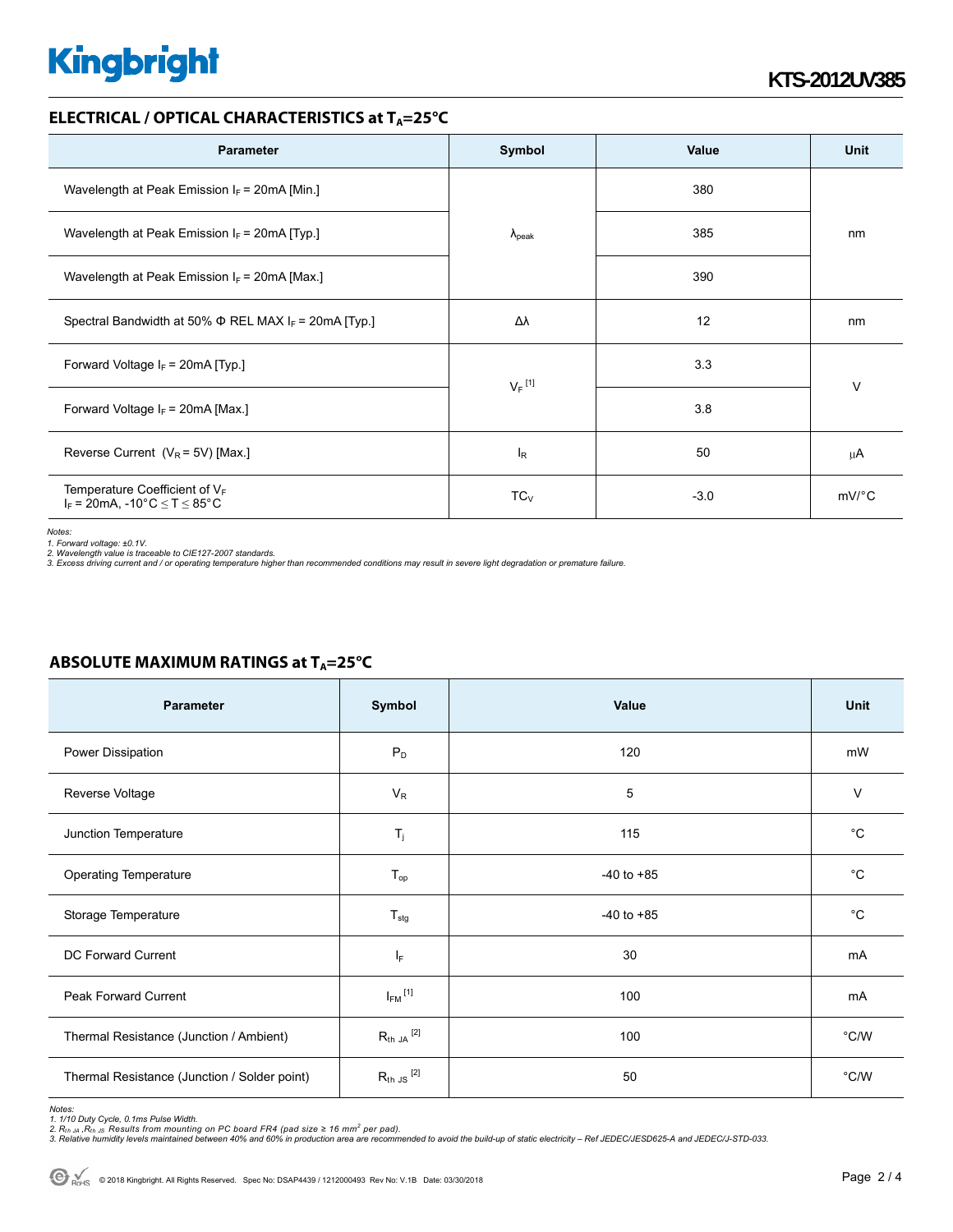# **Kingbright**

### **TECHNICAL DATA**

#### **RELATIVE INTENSITY vs. WAVELENGTH**



#### **SPATIAL DISTRIBUTION**



**Forward Current vs. Radiant Flux vs. Forward Voltage Forward Current** 50 2.5  $T_a = 25 °C$  $T_a = 25 °C$ Radiant flux normalised<br>at 20 mA Radiant flux normalised 40 2 Forward current (mA) Forward current (mA) 30 1.5 at 20 mA 20 1 10 0.5  $\Omega$  $\Omega$ 0 10 20 30 40 50 2.7 2.9 3.1 3.3 3.5 3.7 Forward voltage (V) Forward current (mA)

# **ULTRAVIOLET**



#### **Forward Current Derating Curve <b>Radiant Flux vs. Ambient Temperature**



#### **REFLOW SOLDERING PROFILE for LEAD-FREE SMD PROCESS**



#### *Notes:*

*1. Don't cause stress to the LEDs while it is exposed to high temperature.* 

*2. The maximum number of reflow soldering passes is 2 times. 3. Reflow soldering is recommended. Other soldering methods are not recommended as they might cause damage to the product.* 

#### **TAPE SPECIFICATIONS** (units : mm)



#### **REEL DIMENSION** (units : mm)